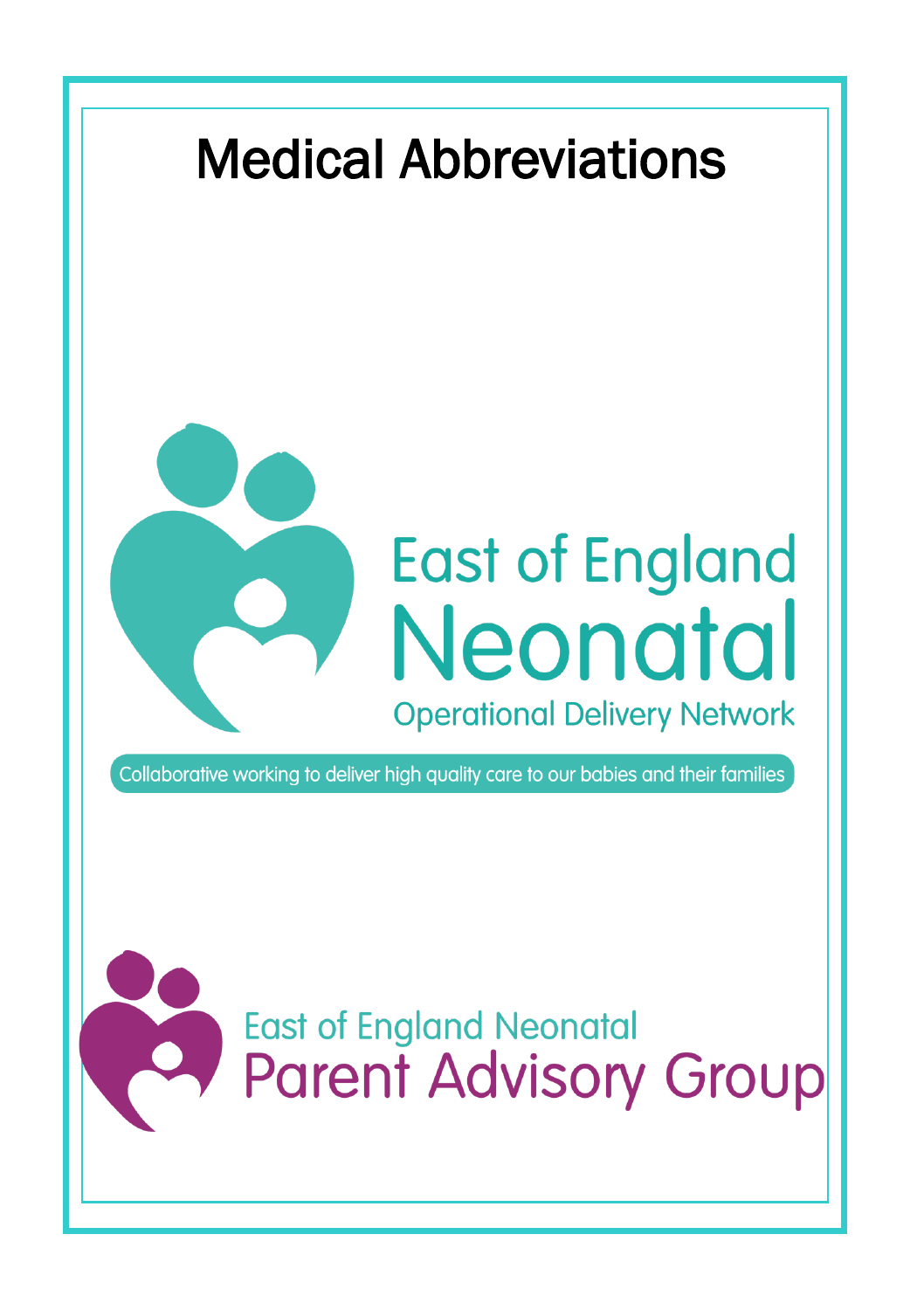## MEDICAL ABBREVIATIONS

| <b>Abbreviation</b> | <b>Meaning</b>                                                     |
|---------------------|--------------------------------------------------------------------|
| <b>ANNP</b>         | <b>Advance Neonatal Nurse</b><br>Practitioner                      |
| <b>BAPM</b>         | <b>British Association of Perinatal</b><br>Medicine                |
| <b>BiPAP</b>        | <b>Biphasic Positive Airway Pressure</b>                           |
| <b>RPD</b>          | Bronchopulmonary Dysplasia also<br>called CLD chronic lung disease |
| <b>CDH</b>          | Congenital Diaphragmatic Hernia                                    |
| <b>CFM</b>          | <b>Cerebral Function Monitoring</b>                                |
| <b>CHD</b>          | <b>Congenital Heart Defect</b>                                     |
| COG                 | <b>Clinical Oversight Group</b>                                    |
| CPAP                | <b>Continuous Positive Airway</b><br>Pressure                      |
| <b>CRG</b>          | <b>Clinical Reference Group</b>                                    |
| <b>CRP</b>          | <b>C-Reactive Protein</b>                                          |
| <b>CRT</b>          | Capillary Refill Time                                              |
| <b>CSF</b>          | Cerebrospinal Fluid                                                |
| <b>CVL</b>          | Central Venous Line                                                |
| <b>DAT</b>          | <b>Direct Antiglobulin Test</b>                                    |
| <b>DCC</b>          | <b>Delayed Cord Clamping</b>                                       |
| <b>ECG</b>          | Electrocardiograph                                                 |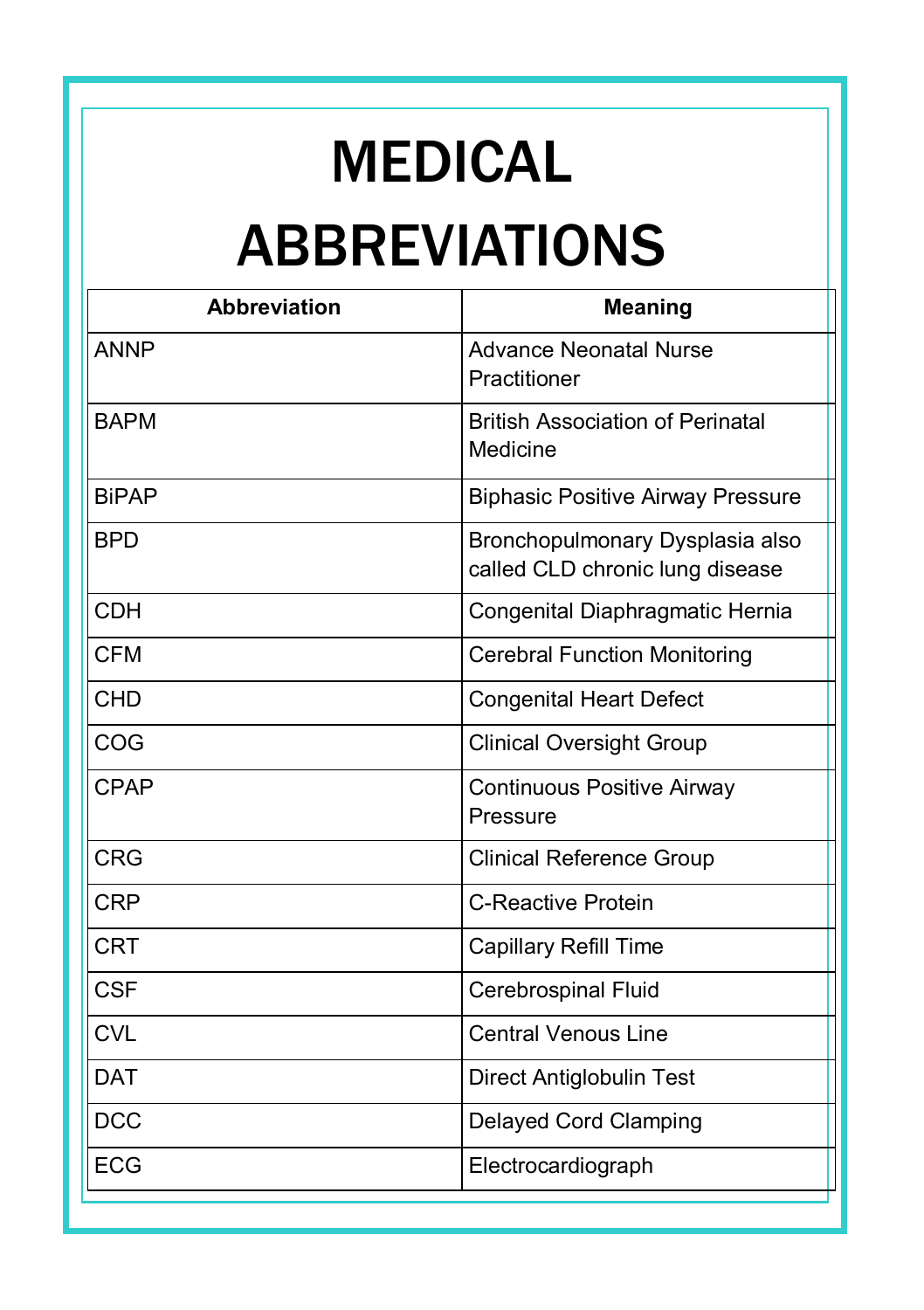| <b>Abbreviation</b> | <b>Meaning</b>                                                               |
|---------------------|------------------------------------------------------------------------------|
| EEG                 | Electroencephalogram                                                         |
| ETT                 | <b>Endotracheal Tube</b>                                                     |
| FFP                 | Fresh frozen plasma                                                          |
| <b>FIC</b>          | <b>Family integrated Care</b>                                                |
| fiO2                | Fraction of Inspired Oxygen                                                  |
| GA                  | <b>Gestational Age</b>                                                       |
| GBS                 | <b>Group B Streptococcus</b>                                                 |
| Hb                  | Haemoglobin                                                                  |
| <b>IUGR</b>         | Intrauterine Growth Restriction                                              |
| IV                  | Intravenous                                                                  |
| <b>IVH</b>          | Intraventricular Haemorrhage                                                 |
| MRI                 | Magnetic Resonance Imaging                                                   |
| <b>NAS</b>          | Neonatal Abstinence Syndrome                                                 |
| <b>NEC</b>          | <b>Necrotising Enterocolitis</b>                                             |
| <b>NGT</b>          | Nasogastric Tube                                                             |
| <b>NNA</b>          | <b>Neonatal Nurses Association</b>                                           |
| <b>NNAP</b>         | National Neonatal Audit Programme                                            |
| OGT                 | Orogastric Tube                                                              |
| <b>PDA</b>          | <b>Patent Ductus Arteriosus</b>                                              |
| PN                  | <b>Parenteral Nutrition</b>                                                  |
| <b>PRC</b>          | <b>Packed Red Cells</b>                                                      |
| <b>PVI</b>          | Peripheral Venous Line (cannula)                                             |
| <b>RDS</b>          | Respiratory Distress Syndrome also<br>called HMD hyaline membrane<br>disease |
| <b>ROP</b>          | Retinopathy of Prematurity                                                   |
|                     |                                                                              |